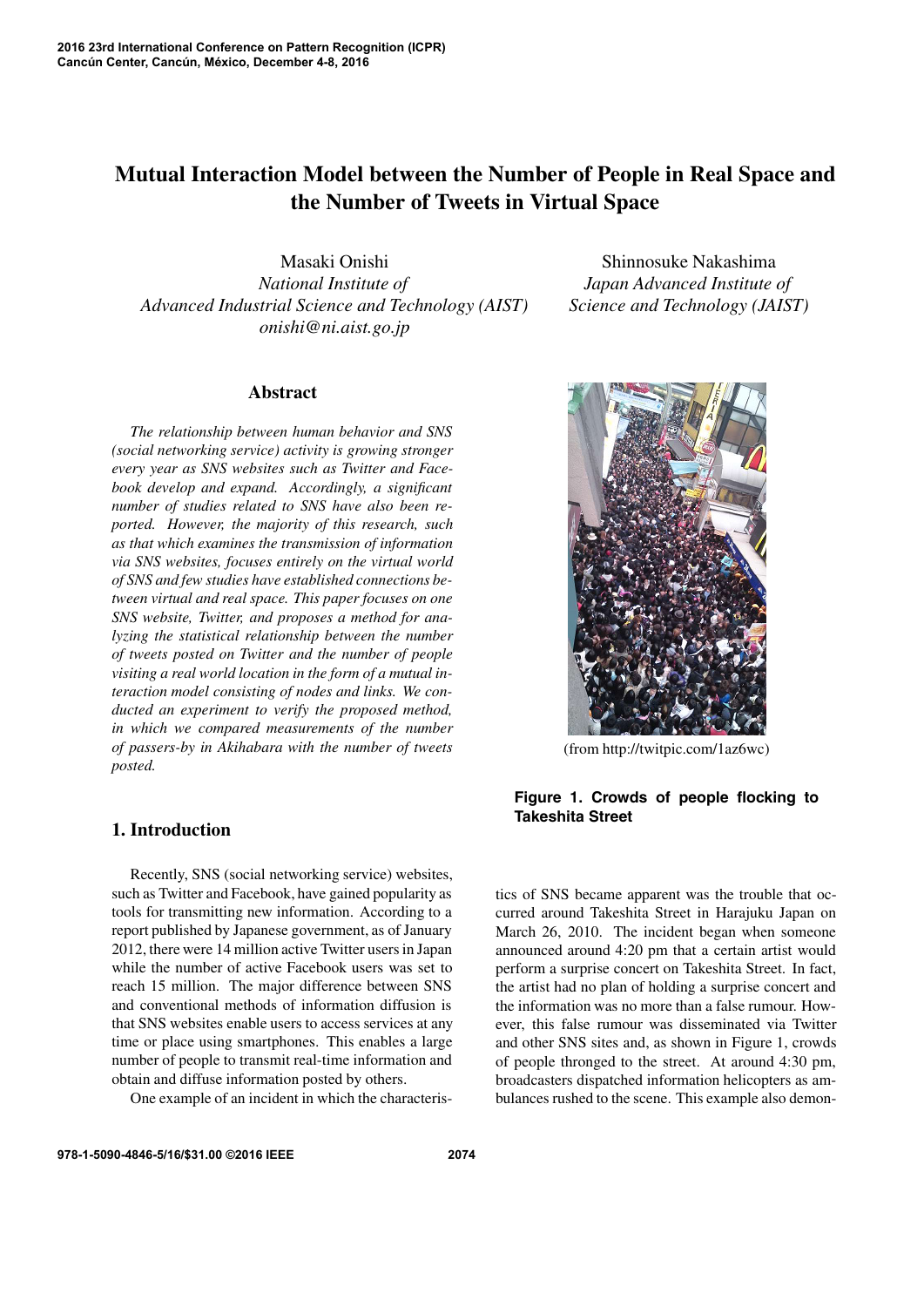strates that, in modern society, the relationship between SNS activity and human behavior is growing stronger. Elucidating the relationship between SNS activity and human behavior is not only important from the perspective of disaster prevention, in terms of predicting and preventing the occurrence of abnormal situations due to the explosive spread of information online, but also from an industrial perspective, since SNS can be used to create effective marketing.

As SNS has developed and expanded, a significant number of related studies have also been reported (see  $[1, 2, 3, 4, 5]$ . Nevertheless, the majority of this research focuses entirely on phenomena in the virtual world of SNS and there are few studies that establish connections between real and virtual space. Therefore, this paper focuses on one SNS website, Twitter, and proposes a mutual interaction model for connecting the number of tweets in virtual space to the number of people in real space. We measured the number of tweets and people and applied these values to the mutual interaction model, and by analyzing the results, verified the statistical relationship between the two variables.

# **2. Measuring the Number of People and the Number of Tweets**

Since we have already measured the number of people and tweets in previous research, an outline of the measurement method used is given below. See [6] for further details.

#### **2.1. Measuring the Number of People**

We positioned stereo cameras in a complex facility near Akihabara Station and measured the number of people passing in front of the camera. The number of people  $F$  was stored as time-series data  $F_i$  in 15-minute intervals for each specific direction and the total number of people passing in front of the camera during the 15-minute period was used as the measured value for each time step.

$$
\mathbf{F} = \{F_1, F_2, F_3, \cdots, F_i, \cdots, F_n\}.
$$
 (1)

Here, F denotes the measured data on the number of people and F*<sup>i</sup>* denotes the total number of people in the 15-minute period.

The complex facility where these measurements were taken consists of several floors with different amenities, including a restaurant floor, an event floor, and an office floor. Therefore, one of the characteristics of the location is that the attributes of the people included in the measurements are different on weekdays and weekends.



**Figure 2. Number of people measured at the office complex in Akihabara and tweets containing the keyword Akihabara**

#### **2.2. Measuring the Number of Tweets**

We used Twitter API to retrieve tweets. We determined keywords in advance and continuously retrieved tweets and retweets containing these keywords. We measured the number of tweets *T* in a similar manner to the number of people by storing this number  $T_i$  as time-series data in 15-minute intervals and using the total number of tweets and retweets as the measured value for each time step.

$$
T = \{T_1, T_2, T_3, \cdots, T_i, \cdots, T_n\}.
$$
 (2)

Here, *T* denotes the measured data on the number of tweets, and T*<sup>i</sup>* denotes the total number of tweets in the 15-minute period.

## **2.3. Relationship between the Number of People and the Number of Tweets**

In order to discuss the relationship between the number of people and the number of tweets, we will focus on the correlation coefficient of these two variables. The data used in the study was collected in March and April 2014 and, considering shop opening times, the data focused on will be that collected between 10 am and 10 pm. The average number of people measured in the complex facility and the number of tweets are shown in Figure 2. The correlation coefficient was calculated using the total number of people and tweets during the measurement periods for each day of the experiment. Since the number of people was measured in Akihabara, we set the following six keywords (city name in Japan) for retrieving tweets: Akihabara; Tsukuba; Asakusa; Ueno; Shinjyuku; and Shinagawa. The correlation coefficient and correlation diagram between the number of people and the number of tweets/retweets containing each keyword is shown in Table 1 and Figure 3.

In the case of tweets, the results confirm that the correlation coefficient with the number of tweets contain-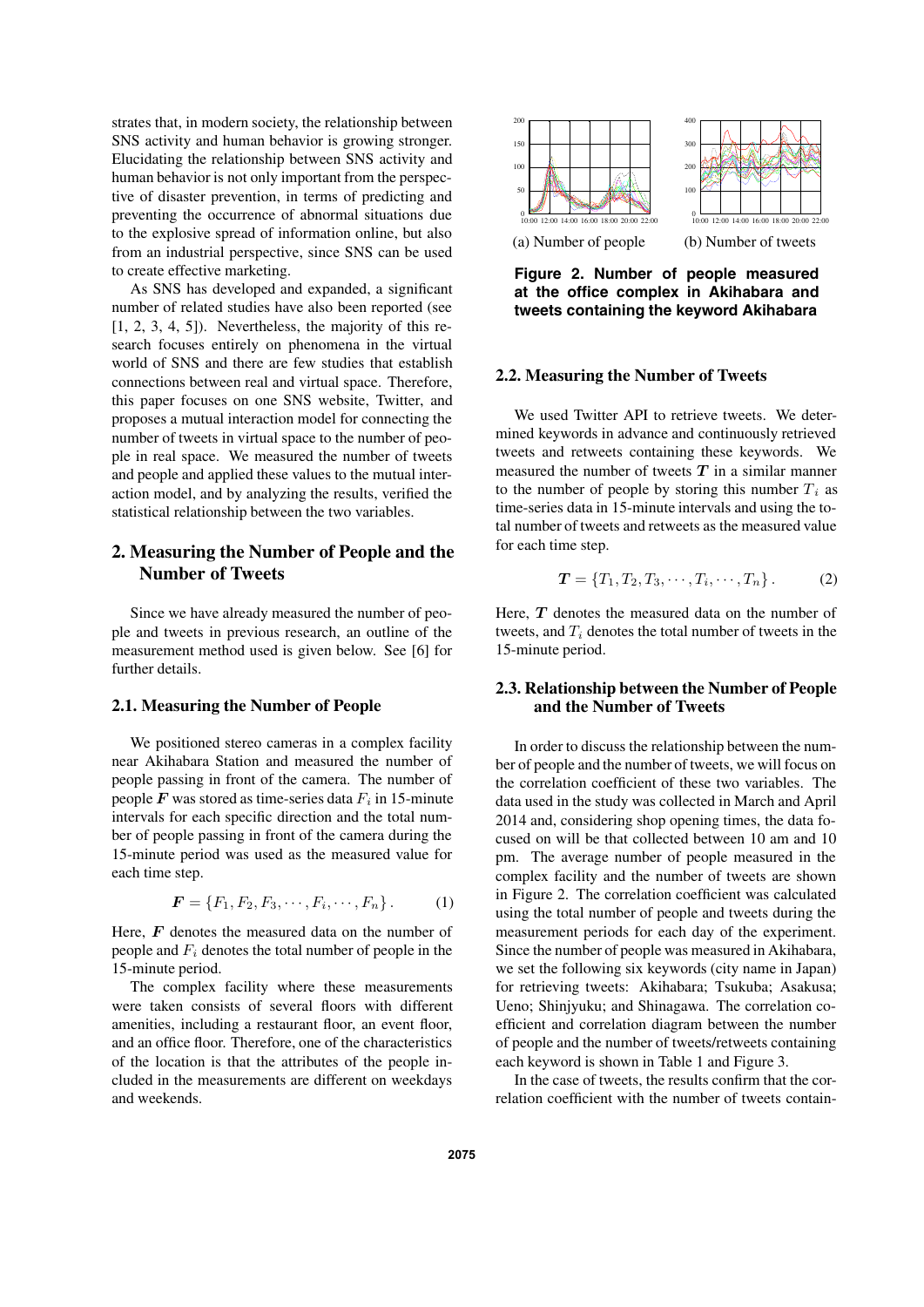**Table 1. Correlation coefficients between the number of passers by and the number of tweets/retweets.**

|           | <b>Tweets</b> | ReTweets |
|-----------|---------------|----------|
| Akihabara | 0.804         | 0.171    |
| Tsukuba   | 0.722         | 0.182    |
| Asakusa   | 0.700         | 0.093    |
| Ueno      | 0.691         | 0.094    |
| Shinjyuku | 0.650         | $-0.020$ |
| Shinagawa | 0.422         | $-0.080$ |

ing the keyword "Akihabara" is high at 0.804, indicating a strong correlation. On the other hand, the highest correlation coefficient with the number of tweets for other keywords is low at 0.422, indicating a weaker correlation. It can be deduced that high correlation with tweets containing the keyword "Akihabara" occurred because the measurements were taken at a complex facility in Akihabara.

Next, we calculated the correlation coefficient for retweets. The correlation coefficient with retweets containing the keyword "Akihabara" was 0.171, a significantly weaker correlation than that with the number of tweets. Furthermore, we found that, in general, the correlation coefficient with the number of retweets was smaller than that with the number of tweets. This can be attributed to different nature of tweets and retweets. Since tweets are generally used by individuals to transmit information by themselves, they are closely linked to the behavior of posters and the situation they face. On the other hand, retweets constitute an action of diffusing information posted by someone else; thus, their content is not necessarily connected to the poster and location of the retweet. Therefore, correlation with the number of tweets is stronger than correlation with the number of retweets.

## **3. Mutual Interaction Model**

In **2.3**, we clarified a strong correlation between the number of tweets containing specific keywords and the number of people in real space. In this section, we focus on the statistical relationship between the number of people and the number of tweets based on this result.

## **3.1. Outline of the Mutual Interaction Model**

In this section, we propose a mutual interaction model as a model for expressing the statistical rela-



**Figure 3. Correlation diagram between the number of people in Akihabara and the number of tweets/retweets.**

tionship between the number of people and number of tweets. The structure of the mutual interaction model is shown in Figure 4. The mutual interaction model is a graph model consisting of nodes and links. The nodes correspond to the number of people  $\hat{F}_i$  and the number of tweets  $\hat{T}_i$  at each time step. These values are calculated based on the formulas presented below. The nodes are connected by weighted links and the statistical relationship is expressed by setting the weight of the links on basis of the strength of influence between the nodes. The parameters contained in the model have the following meanings:

- $\tilde{F}_i$ : Stationary number of people at each time step
- $\tilde{T}_i$ : Stationary number of tweets at each time step
- $\alpha_{i,k}$ : Strength of influence of  $T_i$  on  $F_k$  ( $k \geq j$ )
- $\beta_{j,k}$ : Strength of influence of  $F_j$  on  $T_k$  ( $k \geq j$ )
- $\gamma_{i,k}$ : Strength of influence of  $F_j$  on  $F_k$  ( $k \geq j$ )
- $\delta_{j,k}$ : Strength of influence of  $T_j$  on  $T_k$  ( $k \geq j$ )

In other words,  $\alpha$  represents the influence of the number of tweets on the number of people and  $\beta$  represents the influence of the number of people on the number of tweets. In the proposed mutual interaction model, the number of people  $\hat{F}_i$  and the number of tweets  $\hat{T}_i$  at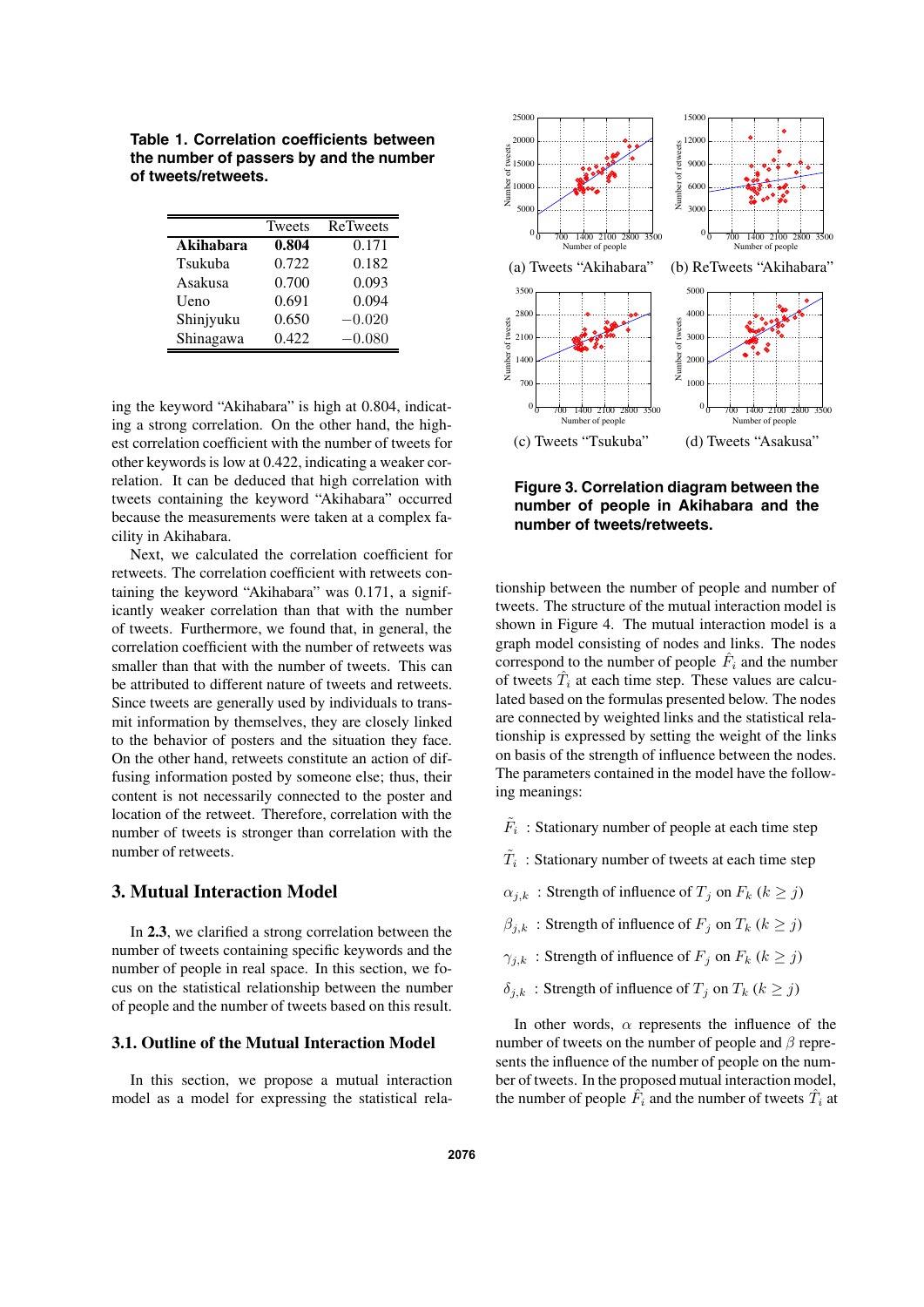

**Figure 4. Structure of the mutual interaction Model**

each time step are influenced by previous time steps but not by later time steps. In the present study, the model is simplified by applying the following constraint to  $j$ .

$$
k \ge j \ge k - 1. \tag{3}
$$

The constraint expressed by Eq.(3) presupposes that the number of people  $\hat{F}_i$  and the number of tweets  $\hat{T}_i$  at a certain time step are only influenced by that time step and the previous one time step.  $F_i$  and  $T_i$  represent the stationary number of people and tweets, respectively, and their values vary according to time. The stationary values are not affected by the number of people or tweets in other times steps and denote the number of people and tweets that are presumed to exist at each time step to begin with.

The number of people  $\hat{F}_i$  and number of tweets  $\tilde{T}_i$  at an arbitrary time is calculated based on Eq.(4) and (5), respectively.

$$
\hat{F}_i = \tilde{F}_i + \gamma_{i-1,i} \cdot F_{i-1} + \alpha_{i-1,i} \cdot T_{i-1} + \alpha_{i,i} \cdot T_i, \tag{4}
$$
\n
$$
\hat{T}_i = \tilde{T}_i + \delta_{i-1,i} \cdot T_{i-1} + \beta_{i-1,i} \cdot F_{i-1} + \beta_{i,i} \cdot F_i. \tag{5}
$$

#### **3.2. Method for Estimating Parameters**

Each parameter in the mutual interaction model is estimated by regression analysis of the number of passersby actually measured F*<sup>i</sup>* and the number of tweets T*i*. We defined Eq.(6) and (7) as objective functions and conducted analysis using the least-squares method.

$$
f_F = \sum_{i=1}^n \left( F_i - \hat{F}_i \right)^2, \tag{6}
$$

$$
f_T = \sum_{i=1}^n \left( T_i - \hat{T}_i \right)^2.
$$
 (7)

The square error for each time step was calculated and the parameters determined so that the sum of the squares would be minimized.

#### **4. Experiments**

To verify the effectiveness of the mutual interaction model, we conducted an experiment using actual measurements of the number of people and the number of tweets.

#### **4.1. Experimental Environment**

In the verification experiment, we utilized the data from March and April 2014 and, considering shop opening times, focused on the data collected between 10 am and 10 pm. Since the attributes of the people visiting the complex facility in Akihabara where the measurements were taken would likely vary between weekdays and weekends, we analyzed the data for weekdays and weekends separately. Having discarded the measured data that was incomplete due to system failure, we were left with 26 days of weekday data and 14 days of weekend data. In this paper, we discuss the results using the weekday and weekend measurement data. The model is evaluated by cross-validation. That is, we estimated the parameters using the data remaining after one day of data was excluded from the measured data set and performed the verification using the measured data from the excluded day. In other words, we estimated the parameters using measured data for 25 weekdays and 13 weekend days.

### **4.2. Results of the Analysis of Weekday Data**

In this section, we discuss the results of the verification experiment using the weekday measurement data. The results described here refer to the average values for the results of 26 groups of data obtained using crossvalidation.

We calculated the average error rate between the values obtained from Eq.(4) and (5) and the measured values. The error rate for the number of people was approximately 11.95% and the error rate for the number of tweets was approximately 4.37%. The mutual interaction model proposed in this paper can be seen to capture the statistical relationship between the number of people and number of tweets on weekdays.

The strengths of the influence of the number of tweets on the number of people  $(\alpha)$  and the number of people on the number of tweets  $(\beta)$  are shown in Figure 5 (a) and (b), respectively. It is important to note that the data sets used in both Figure 5 (a) and (b) were smoothed by filtering. On each graph, the solid line represents the strength of influence from the current time step and the dotted line represents that from the previous time step. We will now focus on the size of the values.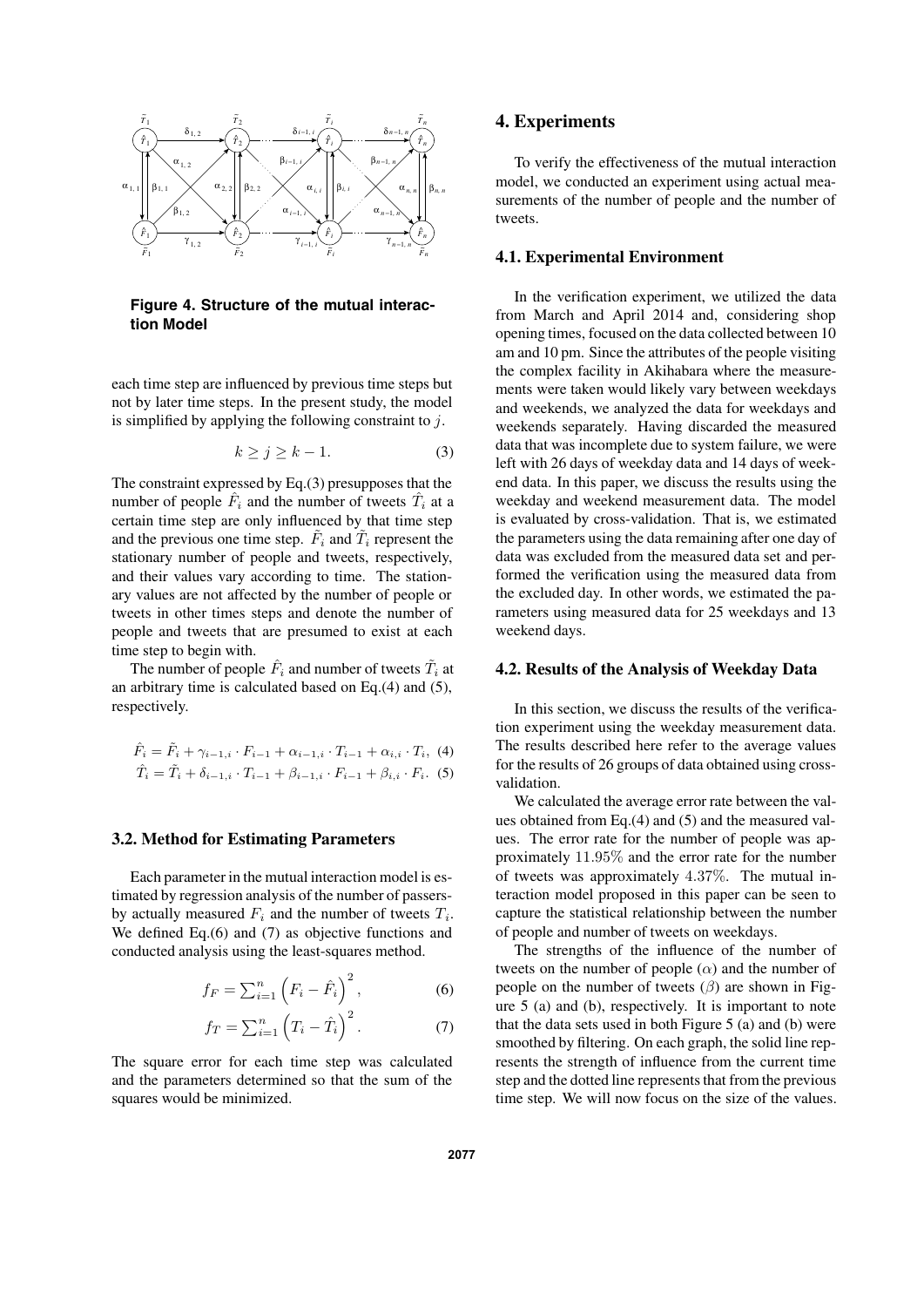

(a) Effect of tweets on people (weekdays)



**Figure 5. Strength of the effect between the number of people and the number of tweets (weekdays).**

Several peaks can be seen in Figure 5. As mentioned in **2.3**, the relationship between the number of people and the number of tweets is statistical and we cannot assert a direct relationship between the two variables. Therefore, we will now examine the factors underlying this statistical relationship in light of the structural characteristics of the complex facility.

First, we will focus on the peak of  $\alpha_{i,i}$  that occurs around 11:45 am. It can be assumed that one factor causing this peak is the movement of people visiting the restaurants in the complex facility. Generally, the number of people visiting restaurants in the complex facility increases as more people visit Akihabara. If we assume that the number of tweets containing the keyword "Akihabara" corresponds to the level of liveliness in the Akihabara district, the finding that the number of people at lunch time increases in proportion to the number of tweets is reasonable.

Next, the peaks of  $\alpha_{i,i}$  and  $\beta_{i,i}$  that occur at around 2:00 pm are different in character to the abovementioned peak in that they both occur around the same time. One factor causing such peaks concerns the structural characteristics of the complex facility, which contains an event floor. When events take place in the complex facility, a considerable amount of information is disseminated by event participants in the form of tweets. Therefore it may be assumed that, in this case, the number of people influences the number of tweets. The dis-



 $10:00$ 10:00 12:00 14:00 16:00 18:00 20:00 22:00 (b) Effect of people on tweets (weekends)

**Figure 6. Strength of the effect between the number of people and the number of tweets (weekends).**

semination of tweets serves to notify more people about the event, and as a result, the number of tweets ends up influencing back the number of people.

Similarly to the 11:45 am peak, one of the factors causing the peak of  $\alpha_{i,i}$  at 6:30 pm is people visiting the complex facility to eat dinner. Furthermore, since a peak of  $\beta_{i,i}$  also occurs at around the same time, it is reasonable to assume that, like the 2:00 pm peak, this peak is also influenced by events taking place at the complex facility.

The peak of  $\beta_{i-1,i}$  at 9:15 pm can also be attributed to people using the restaurants in the complex facility; however, this peak is different from the other peaks caused by people dining earlier in the day in that there is no corresponding peak of  $\alpha_{i,i}$  or  $\alpha_{i-1,i}$ . In other words, at this time of the day, people do not move as a result of viewing tweets. This is only natural considering that the movement of people subsides later in the evening.

#### **4.3. Results of the Analysis of Weekend Data**

In this section, we discuss the results of the verification experiment using the weekend measurement data. The results described here refer to the average values for the results of 14 groups of data obtained using crossvalidation. We calculated the average error rate between the values obtained from Eq.(4) and (5) and the measured values and found that the rate for the num